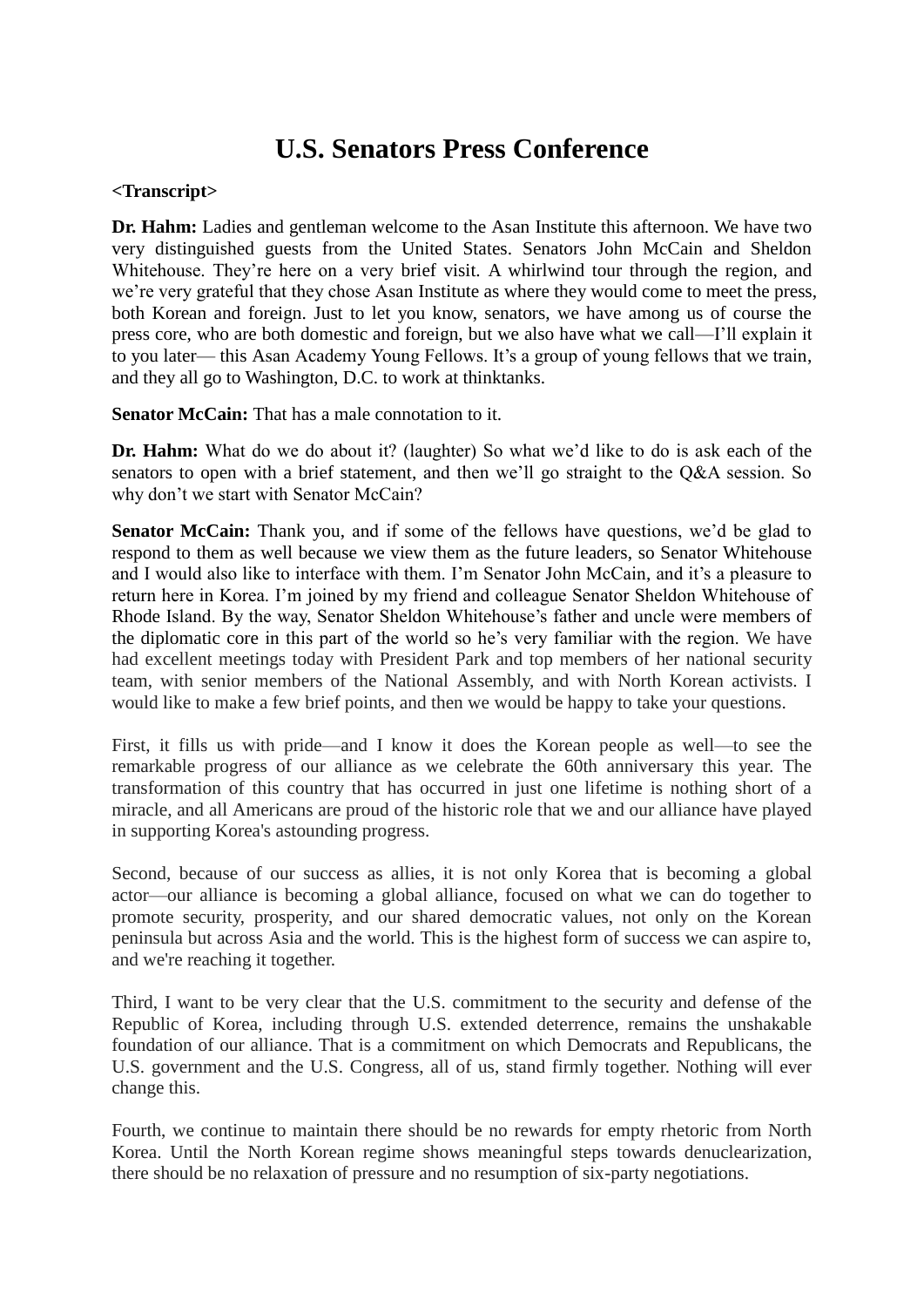Finally, let me say a few words about history. As you know, the United States does not take a position on the ultimate sovereignty of competing territorial claims, but we do know a little bit about confronting the past and moving on.

The Vietnam War was a painful chapter in American history. It divided our nation, and Americans and Vietnamese came to see each other as enemies. I served in that war, and I spent a fair amount of time as a guest of the Vietnamese in Hanoi. But one of my proudest achievements is the work I did in the Senate with our current Secretary of State, John Kerry, in facing and coming to terms with the legacy of the Vietnam War, especially the sensitive issue of accounting for American prisoners of war in Vietnam. Then, together with President Bill Clinton, we worked through the extremely difficult process of normalizing U.S.-Vietnam relations.

Confronting the more painful aspects of our past is never easy, but it is possible. It is vital. And it is liberating. It allows nations to build new ties of friendship with old adversaries, and move forward. This is a point that the United States has stressed to our Japanese allies.

We know how much Korea has suffered the horrors of war. And we know it feels like every day brings the sad news of the passing of another Korean veteran or victim of the Second World War, including Korean women who suffered the most unspeakable atrocities. We honor this dignified generation of Koreans, as we know you do.

What we also recognize is an inescapable reality of the 21st century in Asia: trilateral cooperation between the United States and our two historic allies, Korea and Japan, as well as bilateral cooperation between them, is indispensable to the security, prosperity, and freedom of all of our peoples, and peoples everywhere. Indeed, all of our shared challenges are best addressed, and all of our shared opportunities are best realized, when Korea, Japan, and the United States are working together. And when we do not, it only creates opportunities for those who do not have our best interests at heart to make greater trouble for each of our countries.

We met with Prime Minister Abe in Tokyo, and in him I see a Japanese leader who wants to revitalize Japan's economy, expand Japan's ability to contribute to peace and security in this region, and improve relations with the Republic of Korea. I believe this is good for Japan, good for the United States, and ultimately, good for Korea as well.

For this reason, I believe, all of us must continue to look forward and move forward together, and the United States' people and Congress stands ready to do anything you ask of us to be helpful in this important endeavor. Thank you very much.

**Dr. Hahm:** Thank you Senator McCain. Senator Whitehouse.

**Senator Whitehouse:** Thank you Dr. Hahm. It is a pleasure and a privilege for me to travel with my friend and colleague, Senator McCain, and to enjoy what is my first visit to Korea, and it gives both of us a chance to celebrate the very special alliance and unique history between our countries. The Republic of Korea is a remarkable example of economic and democratic growth, and it's exactly the sort of example that we need to spread throughout the world. So the friendship between our countries is a special one. It is clouded by a common threat. One of the most dangerous threats the world faces right now from a nuclear armed and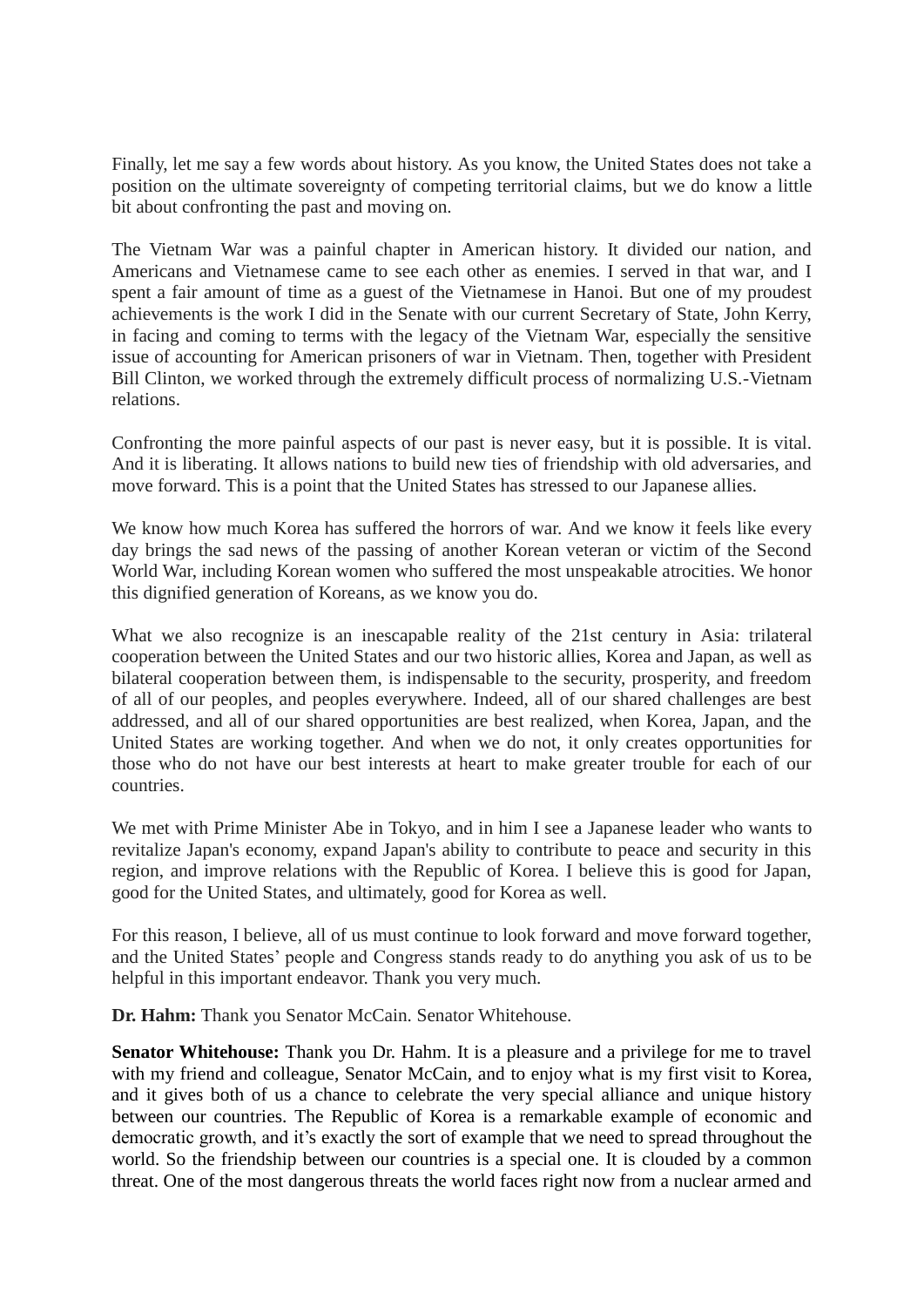untested North Korean leadership. But working together, we can address that issue and we are both here to pledge to the very strong commitment of the United States government, which has now lasted for more than six decades to the continued friendship and success that both of our countries enjoy. So thank you very much for coming to hear from us, and thank you for your hospitality, Dr. Hahm.

## **Q&A Session**

**Dr. Hahm:** Thank you. Now the floor is open.

*Yun Hee-Hun (ASIA TODAY): I have a question for Senator McCain. And my question goes to Senator Whitehouse as well. Senator McCain, you just mentioned that the trilateral relationship including Korea, US and Japan is very important. However, as of now the Korea-Japan relations is in a very unstable situation. In particular, I would like to hear your thoughts on Japanese militarism. This is something we call a rightist movement in Korea. President Park Geun-hye refers to this as 'Asia's Paradox'. What are your interpretations and recommendations on this situation?*

**Senator Whitehouse:** Well, we have some worries about a rightist movement here in America as well. I do think that the common interests of Japan and the Republic of Korea, both in a strong, joint defense against the threat posed by North Korea. And the continued success of the free market economies in the region provides a basis for overcoming those sorts of difficulties.

**Senator McCain:** The only thing that I would add to that is that the Republic of Korea and Japan are democracies. And in democracies, sometimes things are said in a free society that is offensive. That actually happens quite often in the United States of America. In North Korea, nobody says anything that is offensive. So I believe that we have a very strong and popular president here in the Republic of Korea. We have a very strong and popular prime minister in Japan, and both of them will be in power for a period of time. We do face a challenge from China in regard to the East China Sea and the South China Sea. That means that there are common interests and common values. Two democracies can work together. Totalitarian governments and democracies don't work together. So I believe that both leaders of the Republic of Korea and Japan have an opportunity with the support of their people to at least embark in dialogue for the hopes of resolving differences. That's the way democracies deal each with other.

*Sara Kim (Korea Joongang Daily): Welcome to Korea Senators McCain and Whitehouse. My name is Sara Kim from the Korean Joongang Daily Newspaper here. I have a two-part question. My first one is that I am aware that you both met with North Korean activists and experts here and as well as spoke with President Park Geun Hye. If possible can you relay what sort of background you got from these people and what sort of message you conveyed to President Park. What kind of information you gathered from your meetings with the North Korean activists and also if you spoke regarding this to President Park Geun-hye. I'll ask the second question afterwards.* 

**Whitehouse:** From the activists, what struck me was the confidence they had that the present mode of governance in the North was not sustainable. That it was doomed to failure. The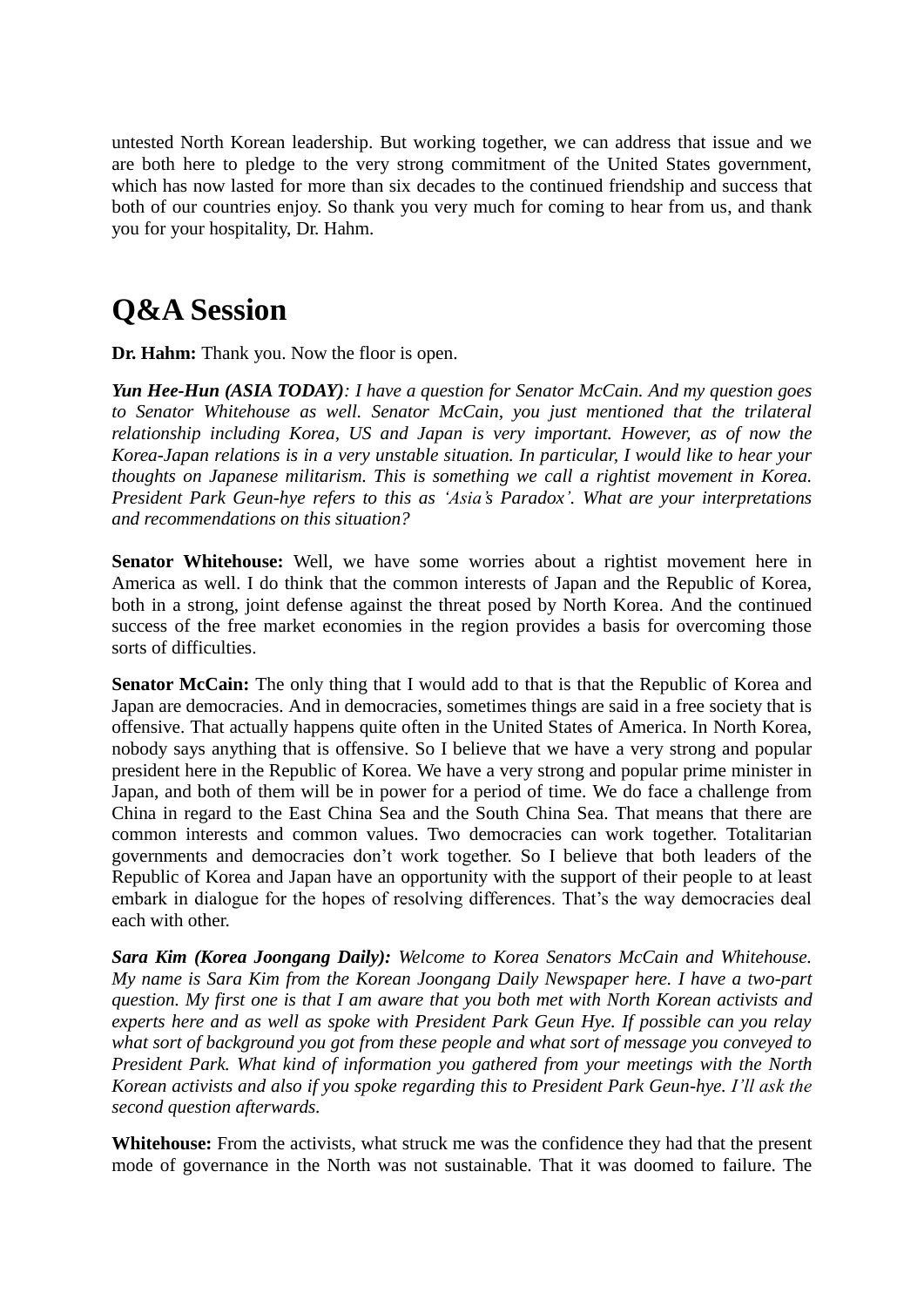access to North Korean people of cell phones, computers, CDs, DVDs—free information from outside will continue to raise the expectations of the people in North Korea and continue with discontent with the often miserable conditions they are forced to live in. It was a very touching thing for both of us—I think particularly Senator McCain—to hear about the difficulty of the conditions. One of the defectors had served as a prison guard and because of an unguarded comment by a member of his family, he had gone from being a prison guard to being a prisoner very suddenly. So he had seen abuse of the North Korean prisons in a very intimate way.

**Senator McCain:** The only thing that I would add is that when you talk personally with someone who has experienced the horrors of the gulag of North Korea, it has a greater impact and inspires fortunate people like us to work harder to see that someday they can be free.

*Sara Kim: I just have a second question. As you mentioned Senator McCain, the trilateral relationship between United States and its allies Korea and Japan is very important. However, there is concern on the Korean side because the Japanese government's move toward trying to amend its post-war constitution. I have heard reports that you are in support of this amendment and just wanted to ask what you consider Korea's and other countries' concern regarding this.* 

**Senator McCain:** Well, first of all I don't believe that there's going to be—I may be wrong but, I don't believe there's going to be a formal amending of the constitution. I think there's going to be an interpretation that is in keeping with the international law. For example, right now there is a strict interpretation that the Japanese Constitution does not allow them to engage in search and rescue activities. That's not logical. I also believe that if there is any change in interpretation, it may be considered legit in the Diet. It will be considered the by Japanese people and it will be scrutinized by the world. So, it will be a process that is open and transparent. Japan is a sovereign nation. I think that you can make an argument that conditions in the world are very different than they were when the Constitution of Japan was first enacted.

**Dr. Hahm:** Once again if you could identify yourself before you ask the question. That would be great. Thanks. Gentleman in the back.

**A***ndrew Salmon (The Washington Times): Thank you very much. Andrew Salmon of the Washington Times. Gentlemen, there's been an armistice in place for sixty years on the Korean Peninsula here. There's no peace treaty. In your opinions, under what circumstances should the United States grant this repeated demand by the North Koreans for a peace treaty in place the armistice that we now have in place?*

**Senator McCain:** I think it depends on the conditions under which this treaty would be negotiated. I cannot imagine the North Korean government allowing a free and fair election with international observers. It seems to me that that would have to be the basis of a peace treaty. So, I see some practical impediments to that. But, ideally I think all of us would like to see a permanent in to the conflict, but we have had experience with these kinds of governments in the past and the fact that they would really reflect the will of the people would have to be something that I would be very skeptical about.

**Senator Whitehouse:** It would be very hard to engage in that way without seeing actual physical progress in denuclearization, or at least demilitarization of the nuclear capability of the North.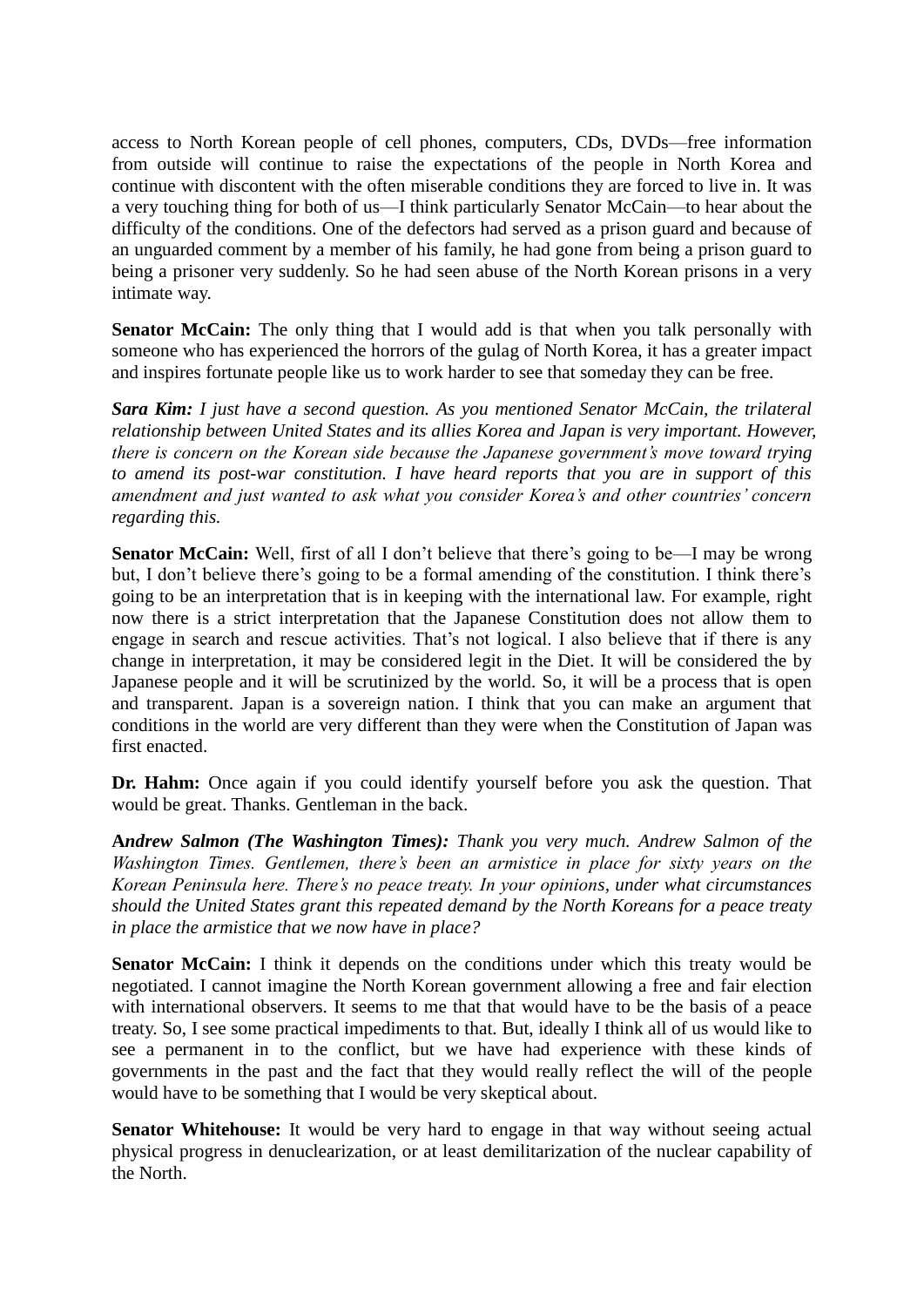**Senator McCain:** Could I just mention one additional point. We stand, and the world stands, for human rights. There would have to be some accommodation for human rights in North Korea as well if you really wanted a lasting treaty.

*Jung-Hoon Lee (Yonsei University): Thank you. I'm Jung-Hoon Lee and I'm a faculty at Yonsei University and also the newly appointed ambassador for human rights here in Korea from this August.* 

**Senator McCain:** Did you agree with my last comment?

*Jung-Hoon Lee: Absolutely, I've been a fan of yours. Your visit here coincides with the ending of the Commission of Inquiry Public Hearing that just ended, and we will come up with some sort of a press release here tomorrow. There are many layers to the human rights violation that goes on everyday in North Korea. One of which of course is the North Korean defector issue, and I'm sure you probably also aware of the fact that almost 80% of the North Korean defectors are women, and girls in their teens and very young—in other words, vulnerable and weak, and falls easy prey to brokers and all sorts of things. We know for a fact from one of the NGOs on North Korean human rights that many of them are basically living a life of household arrest of slavery. So we try to locate especially distressed ones and at least try to put them into safe houses and so on. Now, I just mentioned that because I wanted to know what your take or your efforts might be. I mean all it takes is a little bit of convincing of the Beijing government to open its arms a little bit. To particularly those people under distress, but I think you know that Chinese government in fact has intensified its security in sending and catching the North Korean defectors and sending them back to North Korea, knowing fully well what kind of predicament they would be facing. So, do you see the Chinese government ever trying at least setting up some kind of safe haven? Maybe even a refugee camp in the near future so that these people will at least have a chance of a taste of freedom even if it doesn't necessarily mean them coming to Korea or to the United States?*

**Senator Whitehouse:** One of the activists with whom we've met today was a woman who engaged in supporting women defectors. As you mentioned, she pointed out that 75% of the defectors are women. The reason that she indicated to me was that because the men have to regularly report for work, it's harder to make the escape, initially. So, they have more freedom to seek freedom, but it does raise a lot of issues about the protection of those women once they do leave. I don't have any information specifically on the Chinese reaction to that. All I can tell you is that we've heard from a wide variety of sources here during our visit that the recent misbehavior by the North Korean government has prompted what people believe to be a lasting change in the relationship between China and North Korea, that the level of sponsorship of North Korean activities is reduced in a way that is likely to continue. And I think that's a good sign the more that China can back away from having the North Korean government be in a declining state, the better off everybody will be. But, I can't answer more specifically about the Chinese treatment of the defector women.

**Senator McCain:** The only point that I would add is that more and more around the world, human trafficking is becoming an issue of greater visibility and greater concern. There is a broader core that the issue of human trafficking is an international one and the best way to try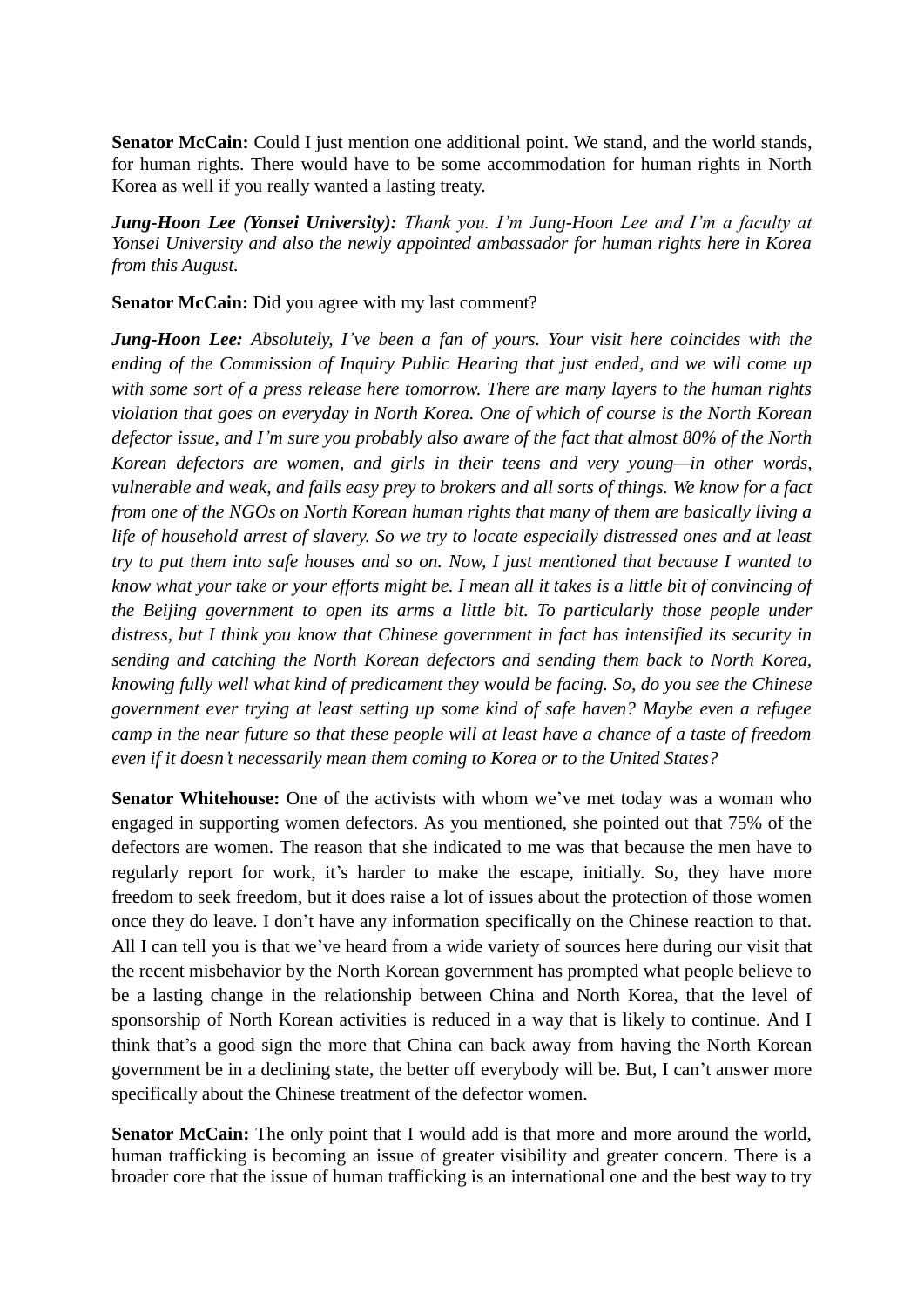to stop a lot of it is first through exposure and then legal efforts to punish those who are guilty. I believe that the Chinese government should be embarrassed that when a woman or man is able to escape the gulag and then apprehended and sent back to at least what is certain if not death. Then we should be highlighting that aspect of Chinese policy.

*Jia Kim (TV Chosun): I would like to ask you a question about Japan and the interstate relations in East Asia. Prime Minister Shinzo Abe is taking bold steps this year and many high level Japanese officials visited the Yaskuni shine. And he also sent a ritual offering to the shrine at his own expense. And South Korea also had long-term strained relationship over the dispute on Dokdo Island along with other historic issues, such as the issue of comfort women. Do you agree with the idea that Japan is bringing tension to the East Asia region, and what will be the U.S. status about this?* 

**Senator McCain:** None of us excuse what happened in the past, particularly on the issue of "comfort women." [It was] outrageous and atrocious. And whatever needs to be done to help ease the pain of that memory, obviously, we support. But as I said in my remarks, and I will continue to say, that sometimes we have to resolve these issues and move forward, and hopefully these issues can be resolved in a way that are agreeable to the people who have been so grievously offended. But just to say because of what happened, as terrible and tragic as it is, is a reason for never making any progress in relations between countries, I don't think is the right approach. We are in the  $21<sup>st</sup>$  century. We are facing a young leader in North Korea who has been engaging in reckless behavior, that has access to and capabilities of nuclear weapons. We see a newly assertive China, asserting things and certain rights in the South China Sea and East China Sea that, don't in my view, bear historic scrutiny. So we have to sit down, as I've said before, as democratic freely elected governments and try to resolve these differences. With all due respect to how grievous and terrible they were, and no excuse, but sometimes we have to move forward and help our people enjoy the benefits of good relations between our countries.

**Senator Whitehouse:** It perhaps goes without saying, but the man sitting next to me on this stage was tortured savagely by the North Vietnamese and saw his colleagues and friends murdered by them, and he has been able to make his peace with that, and not only make his peace with that personally, but participate in an important leadership way in redeveloping the bonds between those former deadly enemies. And so I think he presents to us all a very good personal example of the way in which one can and often should move beyond even very real grievances.

*Jeyup S. Kwaak (The Wall Street Journal): You already mentioned the Korea-Japan alliance several times in your statement. Could you just clarify once again, what is the role of Korea-Japan alliance to the U.S.?*

**Senator McCain:** Korea and Japan are countries which we share our values, we share democracy, we share economic interests, obviously, that are huge. We all know that the world's economy is shifting from the European part of the world to the Asia-Pacific, and the emerging strong economies are here. There are cultural ties. There is shared sacrifice, certainly in the case of the U.S. and Korea because of the Korean War and the thousands of Americans who gave their lives and were wounded. And so, here are three countries, in my view, that are three democracies, and we are certainly flawed from time to time – and look at the U.S. Congress today if you want an example of that: we have a 12% approval rating, we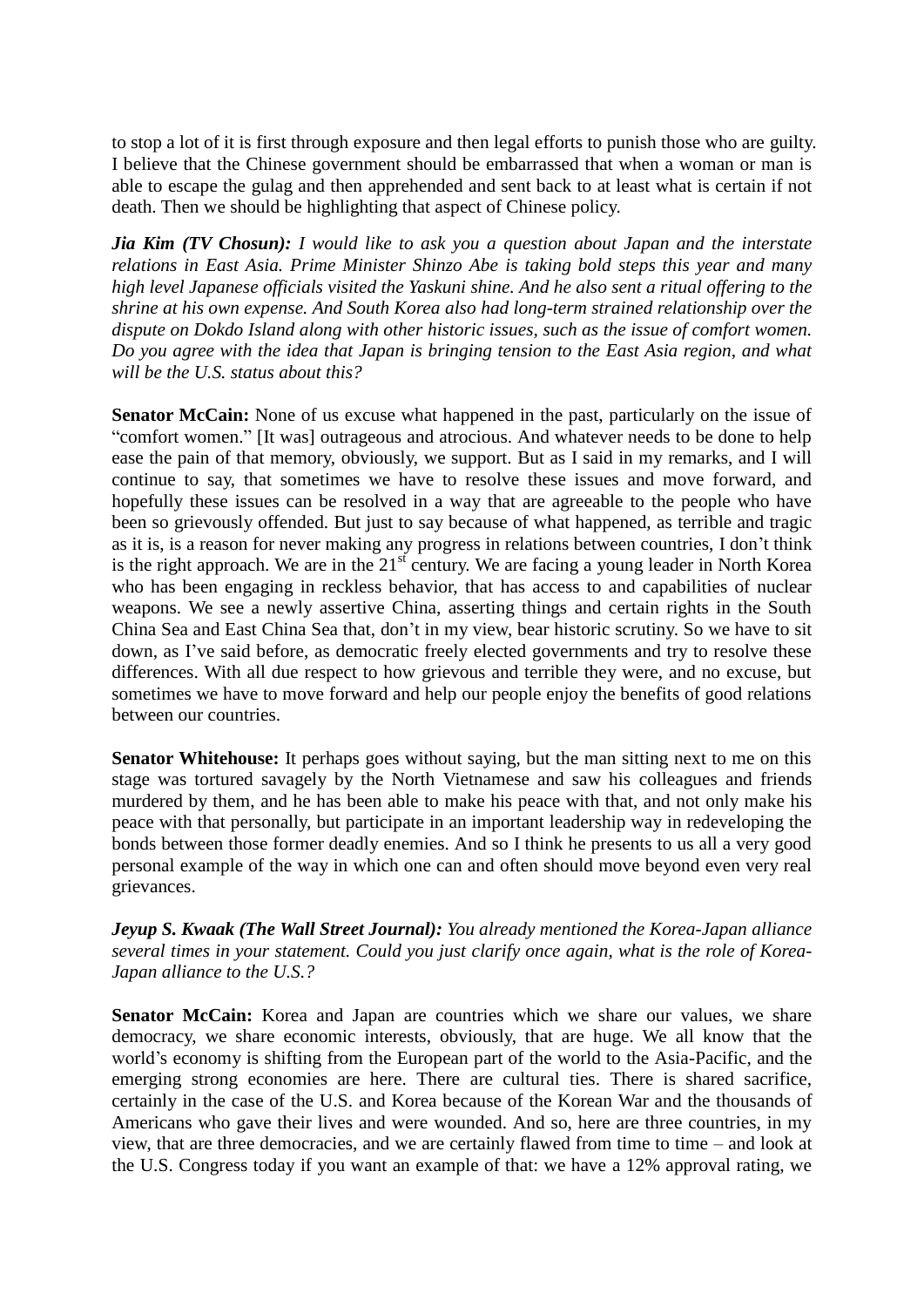members of Congress; we are now down to our supporters are paid staffers and blood relatives. And so there is so much that we have in common, and there is no doubt that there is a rising superpower in the region. And that superpower, we want to do everything possible to make sure that that entry into the world as a super power is a peaceful one. But it also helps motivate China to have this peaceful entry by knowing that they have three democracies such as ours that will stand up for human rights and the things that we value and believe in.

*Sam Kim (Bloomberg News): I would like to move the topic a little toward the Syrian issue. Senator McCain, you have called for a limited military response on Syria. And the UN investigation has probably been done looking in to the site of the chemical weapons attack by now. How optimistic or skeptic are you of this investigation that is underway right now. Do you think that will reveal much that will result in any sort dialogue between Syria and the opposition forces? What are your prospects of things that will come?*

Senator McCain: First of all, I am totally convinced that, again, not for the first time, remember, not for the first time, Bashar Assad has used chemical weapons. Anyone who saw the video on television, there are bodies of women and children stacked up without a sign of violence is certainly, we don't need UN corroboration, but it'd be nice to have it. But it's hard for me to believe that Bashar Assad is going to allow the UN to investigate something that he's done that will be harmful to him. So I do not believe that a thorough and complete investigation will be allowed by the Syrian government. And again, I'd like to reemphasize that the President of the U.S. over a year ago has said that if Bashar Assad uses chemical weapons, he crosses a red line. We know for sure that he's used them at least once. Now here's the second time. Horrific. Horrific. And if the U.S. stands by and doesn't take very serious action – not just launching some cruise missile – then again our credibility in the world is diminished even more, if there's any left. Could I just remind you – 100,000 people dead. The conflict is becoming regional: we're seeing the bombs going off in Lebanon, we're seeing the King of Jordan saying that he doesn't believe that he can stay in power with this huge influx of refugees, we're seeing Iraq unravel and al-Qaeda reconstituted in the Iraq-Syria border. While 4,000 Hezbollah are fighting on the ground, while armed shipments are coming in from Iran and from Russia, and we give little or no help to those who are struggling against this butcher.

**Senator McCain:** Could I finally say – what should the U.S. do? We should establish a safe zone that we can protect, so that the Syrian National Council and Syrian National Army can go in and operate and funnel the weapons to the right people. We should be using standoff weaponry, without a single American boot on the ground, take out the airfields that he's operating out of, that Bashar Assad is operating out of, take out the fuel facilities and the maintenance facilities, and take away their air capability, and provide the right kind of weapons to those who are struggling. And we know who those people are – they are headed by General Idris – and we can get the weapons to the right people. And that is not a difficult task, even though many in the administration portray it as something incredibly complicated and incredibly expensive. The Israelis, four times using standoff weapons, have taken out weapons that were supplies that were destined for Hezbollah. They did it with impunity. If the Israelis can do that, the U.S. can do that as well. And you know how passionate I am. We are writing a shameful chapter in U.S. history.

*James Kim (The Asan Institute): Thank you Senator McCain and Senator Whitehouse for those comments and reassuring us about U.S. commitment on the alliance. But I wanted to*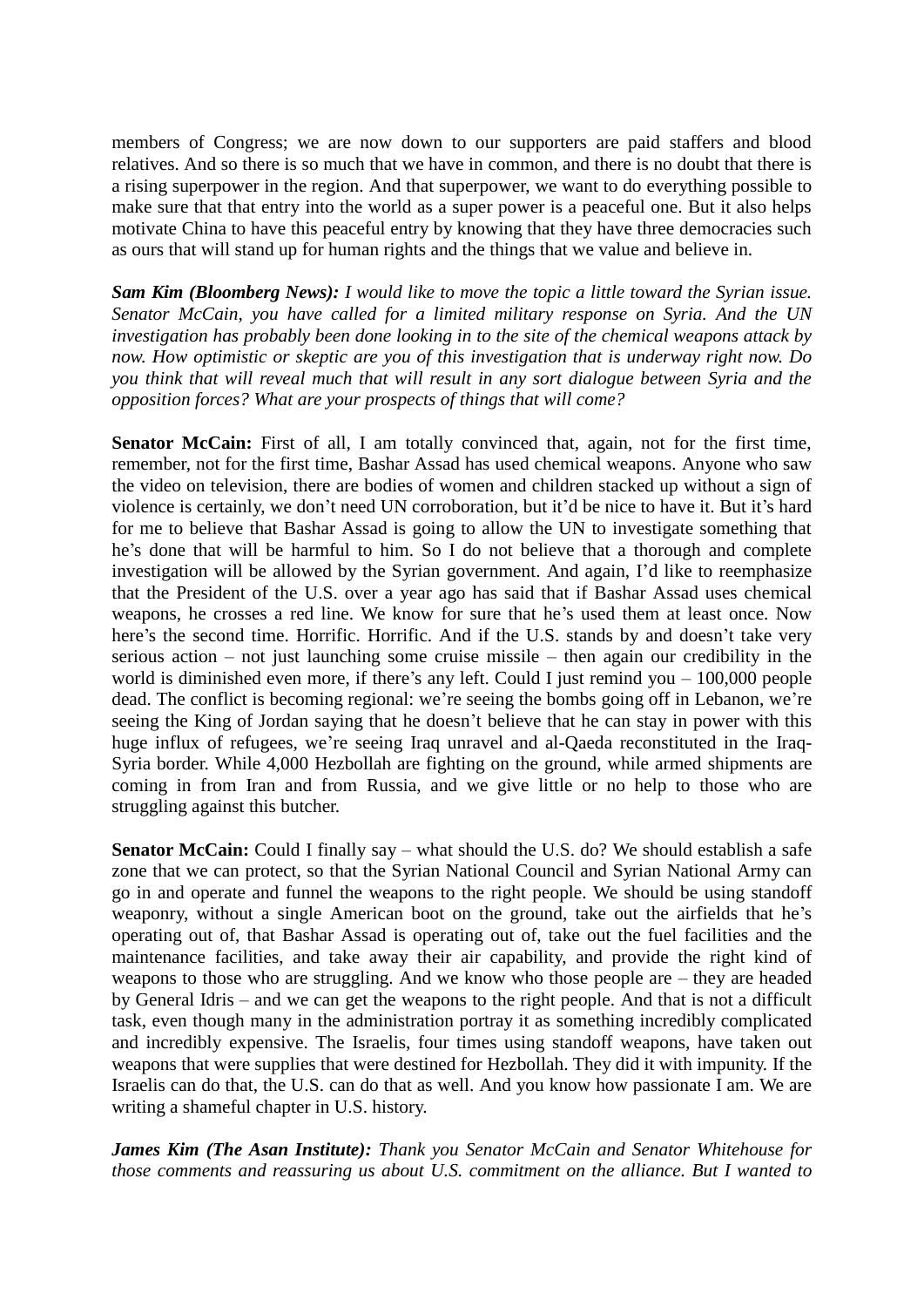*push you a little bit on this and probe this issue a bit further. Ever since the passage of the Budget Control Act, there has been some concerns about the U.S. defense spending in the years ahead. Both of you probably weigh in on this quite well because, Senator Whitehouse, you're on the budget committee and Senator McCain, you're in on this issue as well. The latest study by the DoD suggests 1 trillion dollar cut over a ten year period. What this means in terms of active military strength, we're talking about going from, and in just the army alone, 490,000 to somewhere between 380,000 to 420,000, retirement of all B-1 bomber programs, among others. What does this mean for U.S. strategic priorities in the region as we move ahead, especially in those instances where you have these kinds of conflicts emerging in the Middle East, like in Syria?*

**Senator McCain:** The problem with sequestration – and I'm probably insulting your intelligence to mention this – is not that we are having cuts, because we are going to have cuts in defense spending, it's the meat-ax approach that's dictated by sequestration, where we throw the baby out with the bath water. And some of us are working together as hard as we can to try to understand, make our colleagues understand, that we are not against some reductions in defense spending, but it has to be done in a measured, thoughtful way, in keeping with our strategic priorities. And I'm sorry to say that your opening part of the question is correct: if it continues this way, our military leaders have testified before our committees, that it will be difficult to sustain our responsibilities around the globe. Now, the Korean commitment and Asian commitment is of the highest priority, but sooner or later, sequestration is bound to affect all of our capabilities everywhere.

**Senator Whitehouse:** I would echo what John said. There is going to be some defense rebalancing if we reduce our war posture in the Middle East. There is going to be a continued move towards more self-sufficiency by the Republic of Korea as its economy grows and as this country becomes a world economic power. But all of that is something that can be managed very readily within the existing expectations because that happens on a deliberate and thoughtful basis. We don't always get everything right in Congress. The sequester was designed to be stupid and harmful. We got that right. Unfortunately, from a defense perspective, in the coming year, the secondary effect of the sequester will fall even more heavily on the defense side, so trying to work our way through that is the problem. And unfortunately, the U.S. system of government bends over backwards in a variety of ways to protect the view of small minorities, and there is a small minority right now that has looked around and decided that they are so desperate for spending cuts that they actually like the sequester because it's guaranteed cuts and they're going to stick with it. And so that creates a problem, the notion that there is zero revenue that can be produced in order to offset some of this, particularly at a time when you have billionaire hedge fund managers paying lower tax rates than brick masons. That's the discussion that we're still at some distance on, and we need to press our way through that. And you're right to point out that, in the intervarying period, until those democratic mechanisms come to work so that the changes are deliberate ones, there are going to be some unintended consequences, and we need to be very alert to that and do what we can to make sure that it doesn't affect our security or our national security.

**Senator McCain:** Can I say a word to our fellows? Congratulations on being part of this institution where I hope you will enjoy as well as learn. It's a great opportunity. You are the future leaders. And I only give you one word of advice, and that is that the lessons I've learned and not learned in my life, there's nothing more rewarding than to serve a cause